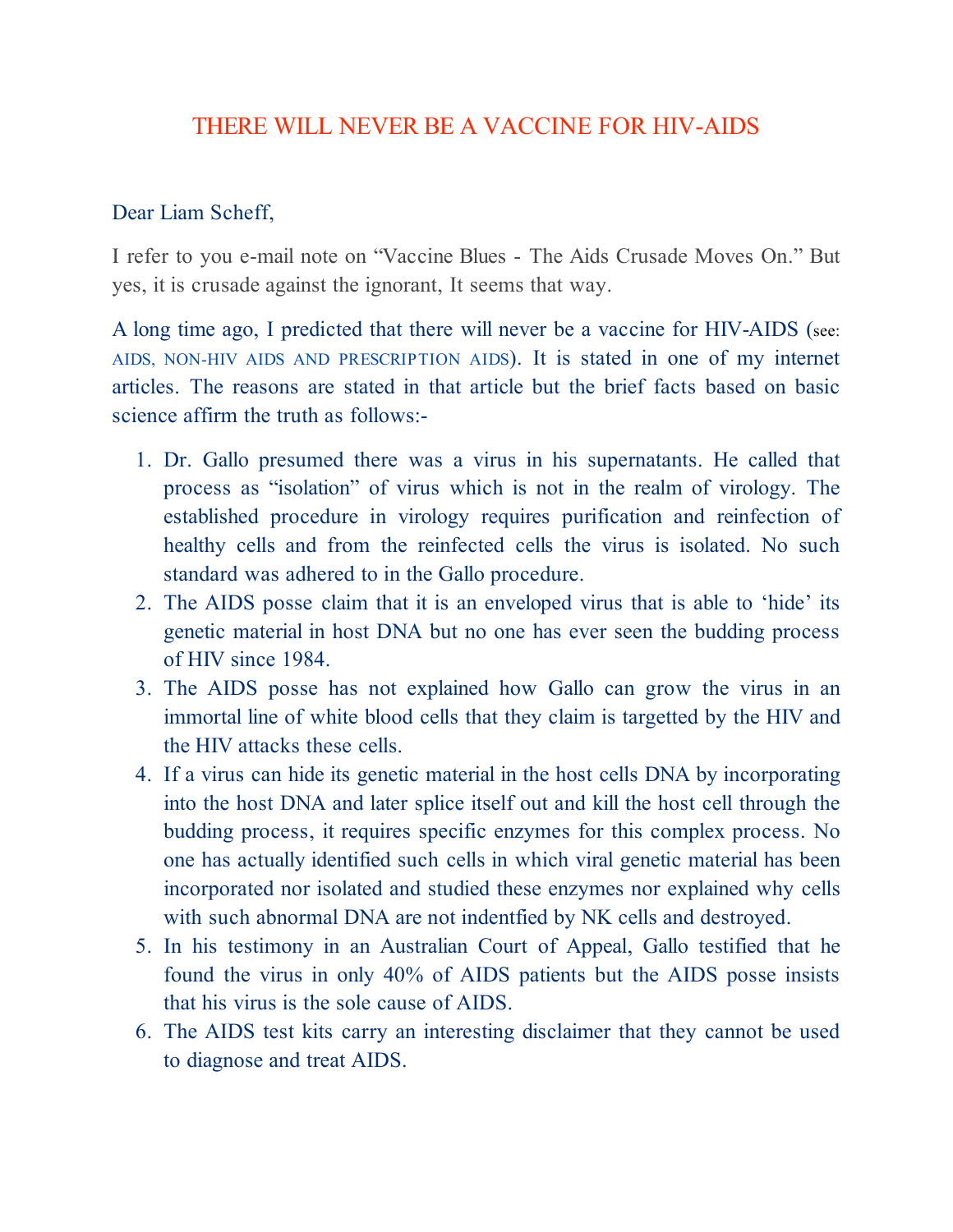- 7. The manufacturer has warned in the orininal AZT label that it is toxic by inhalation and can cause the symptoms of AIDS but later went on to advertise in The Lancet that it well tolerated by children and even promotes cognitive development ie  $-$  it is as good as a supplement.
- 8. The AIDS test kits are supposed to test for viral specific proteins but it gives false positives for a host of conditions including people recovering from malaria and flu and even pregnancy can give a false positives. So, there is not a iota of viral specificity.

Christine Johnson, a researcher and author, compiled a long list of conditions documented in scientific literature to cause positives on HIV tests, and provides references for each condition. He cites 63 research papers by over 100 scientists. The list - Anti-carbohydrate antibodies; Naturally-occurring antibodies; Passive immunization: receipt of gamma globulin or immune globulin (as prophylaxis against infection which contains antibodies); Leprosy; Tuberculosis; Mycobacterium avium; Systemic lupus erythematosus; Renal (kidney) failure; Hemodialysis/renal failure; Alpha interferon therapy in hemodialysis patients; flu vaccination; Herpes simplex I; Herpes simplex II; upper respiratory tract infection (cold or flu); Recent viral infection or exposure to viral vaccines; Pregnancy in multiparous women; Malaria; High levels of circulating immune complexes; Hypergammaglobulinemia (high levels of antibodies); False positives on other tests, including RPR (rapid plasma reagent) test for syphilis; Rheumatoid arthritis; Hepatitis B vaccination; Tetanus vaccination; Organ transplantation; Renal transplantation; Anti-lymphocyte antibodies; Anti-collagen antibodies (found in gay men, haemophiliacs, Africans of both sexes and people with leprosy); Serumpositive for rheumatoid factor, antinuclear antibody (both found in rheumatoid arthritis and other autoantibodies); Autoimmune diseases; Systemic lupus erythematosus, scleroderma, connective tissue disease, dermatomyositis Acute viral infections, DNA viral infections; Malignant neoplasms (cancers); alcoholic hepatitis/alcoholic liver disease; Primary sclerosing cholangitis; Hepatitis; "Sticky" blood (in Africans); Antibodies with a high affinity for polystyrene (used in the test kits); Blood transfusions, multiple blood transfusions; Multiple myeloma; HLA antibodies (to Class I and II leukocyte antigens); Anti-smooth muscle antibody; Anti-parietal cell antibody; Anti-hepatitis A IgM (antibody); Anti-Hbc IgM; Administration of human immunoglobulin preparations pooled before 1985; Haemophilia; Haematologic malignant disorders/lymphoma; Primary biliary cirrhosis; Stevens-Johnson syndrome; Q-fever with associated hepatitis; Heat-treated specimens; Lipemic serum (blood with high levels of fat or lipids); Haemolyzed serum (blood where haemoglobin is separated from the red cells); Hyperbilirubinemia; Globulins produced during polyclonal gammopathies (which are seen in AIDS risk groups); Healthy individuals as a result of poorly-understood cross-reactions; Normal human ribonucleoproteins; Other retroviruses; Anti-mitochondrial antibodies; Anti-nuclear antibodies; Anti-microsomal antibodies; T-cell leukocyte antigen antibodies; Proteins on the filter paper ; Epstein-Barr virus; Visceral leishmaniasis and Receptive anal sex. So, the HIV test is not valid and hence the disclaimer on these test kits. If so, how do you carry out other HIV related experiments?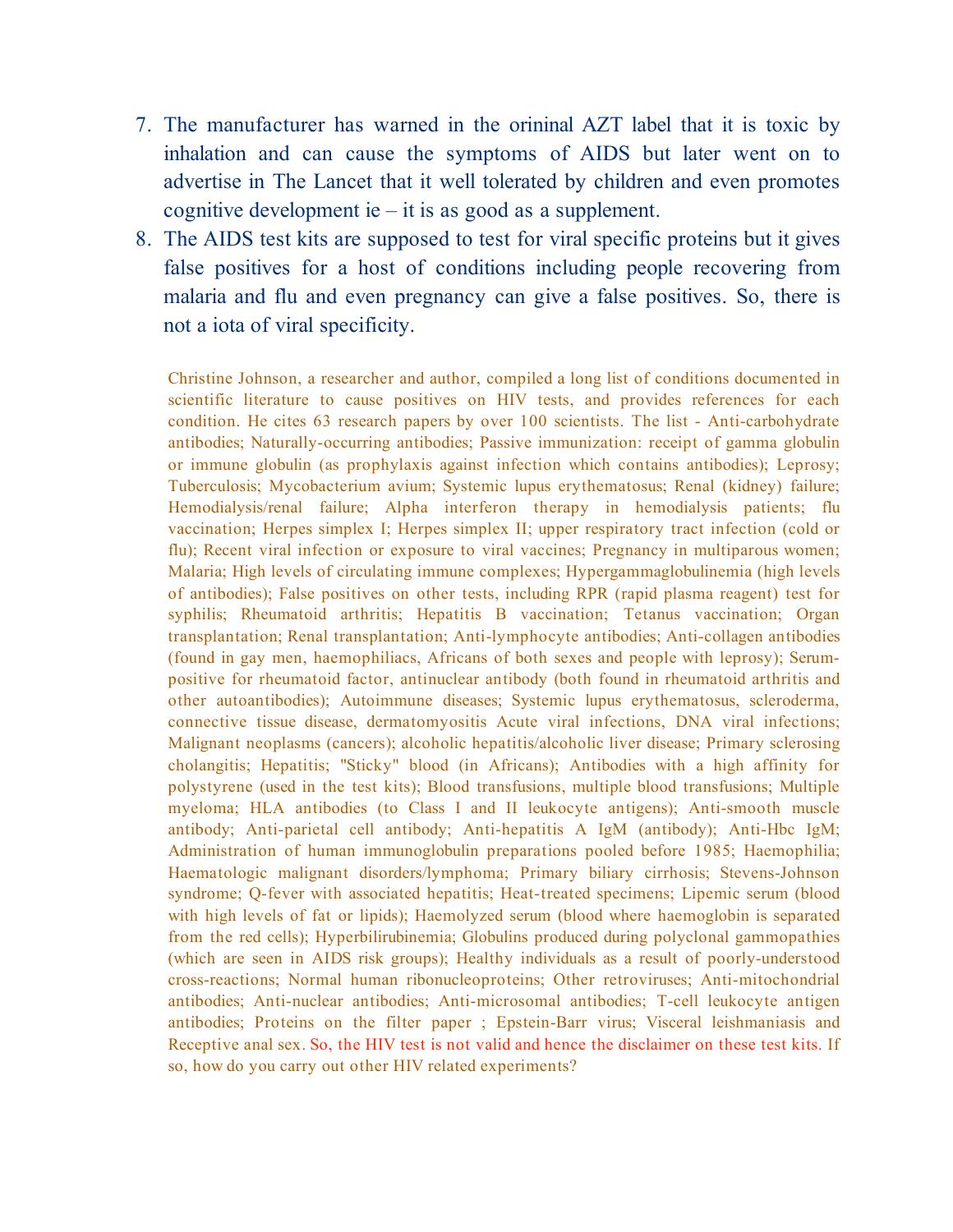- 9. To further confirm this pseudo-science, they devised a test which requires the presence of a certain concentration to affirm that a person is actually infected with HIV. It is not a case of ... yes the virus specific proteins are present and therefore there is a viral infection. This is a strange fiction.
- 10. Hospital and medical literature on HIV testing is as sinisterly misleading as it can get. It generally states that HIV testing is done by analyzing a small amount of blood or oral fluid and if the blood or oral fluid contains antibodies to HIV, "you have the virus in your system"... because the HIV test looks for antibodies... They claim that they are looking for antibodies whereas Gallo says it is viral specific proteins but the fact is there are a large number of false positives.

Liam, under these circumstances, where is the proof of a virus they call HIV and they say is the sole cause of AIDS. In my other articles I have quoted some proponents of the HIV-causes-AIDS theory who claim that oxidative stress promotes the progression of AIDS. The AZT also generates free radicals in the body and causes oxidative stress like many other chemical stressors especially in malnourished people. If HIV was the sole cause of AIDS, a vaccine would have emerged within 2-3 years and would have been tested as early as 1987. But there was never a virus - only some proteins in a supernatant that Gallo claimed was an isolated virus and claimed that it "was the probable cause of AIDS." If oxidative stress is also a factor in AIDs and its progression, there will be no immunization for AIDS.

The general understanding of AIDS by the public and health authorities around the world, with exceptions, is summarized in the official portal of the North Dakota Department of Health which states the "facts" as follows:-

"HIV is the virus that causes AIDS. HIV attacks certain cells of the body, especially those that protect us from disease. People who have HIV can stay healthy for a long time, but, eventually, the immune system is compromised to the degree that the infected person becomes ill. At this point, when HIV-infected people begin to develop illness or disease, they are diagnosed with AIDS. There is no vaccine or cure for AIDS. People can, however, protect themselves from contracting the virus."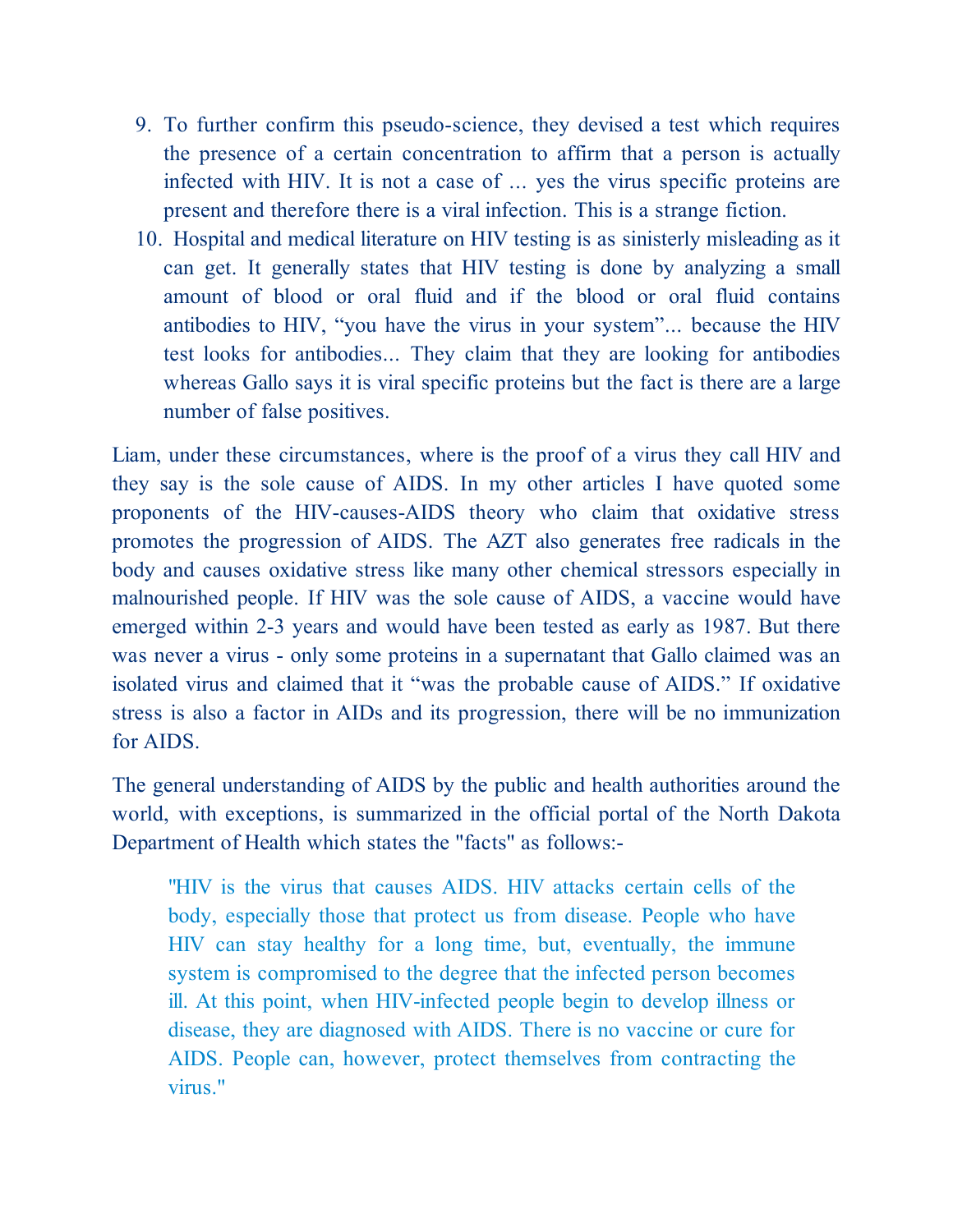"People who engage in behaviors, such as unprotected sex or needle sharing, are at risk of being infected and should be tested. The more partners, the greater the risk of infection."

"In North Dakota, testing is done free and confidentially at the test sites listed on this website. State law requires you to sign a consent form before being tested. The consent form explains who may receive information about the test results."

(copyright 2007 North Dakota Department of Health HIV/AIDS Program design and programming by inet technologies)

I was surprised that there would actually be scientists who would try to arrive at a vaccine. I did not know that there are idiots at reputable or well known laboratories and institutions who would spend time and money on such misadventures. Apparently there are. They fail to realize that it is a hoax (see The HIV Hoax) Referring to Bad day at Merck (Vaccine Blues - The Aids Crusade Moves On), I learnt that:-

- In a major setback, one of the leading experimental AIDS vaccines not only failed to prevent test subjects from becoming infected with HIV, but it didn't offer any indication it might delay the onset of full-blown AIDS, which had been a key hope.
- The collapse of the trial leaves Merck & Co., which had spent a decade developing the vaccine, with no remaining prospects in the global hunt for an AIDS immunization. The vaccine was tested in a network funded by the National Institutes of Health."

The AIDS industry is a fascinating world of paradoxes. On one hand they say that "a person who has antibodies to HIV-1 is presumed to be infected by the virus." Why presume the infection. If antibodies are actually detected, there should be no presumption as it is proof of infection and it is proof of an immune response from the body. That should be good news but the AIDS posse say that although you have already generated an immune response, you must now be given toxic drugs some of which are known to cause symptoms of AIDS. On the other hand, if a person is tested positive for any other viral antibodies, it means there is an immune response and the antibodies will destroy the virus, just like flu or chicken pox. Similarly, when a person is given the small-pox vaccine and tests positive for its antibodies, it means protection from small-pox. But in HIV, when a person shows an immune response, there is presumtion of infection which must be treated with toxic drugs.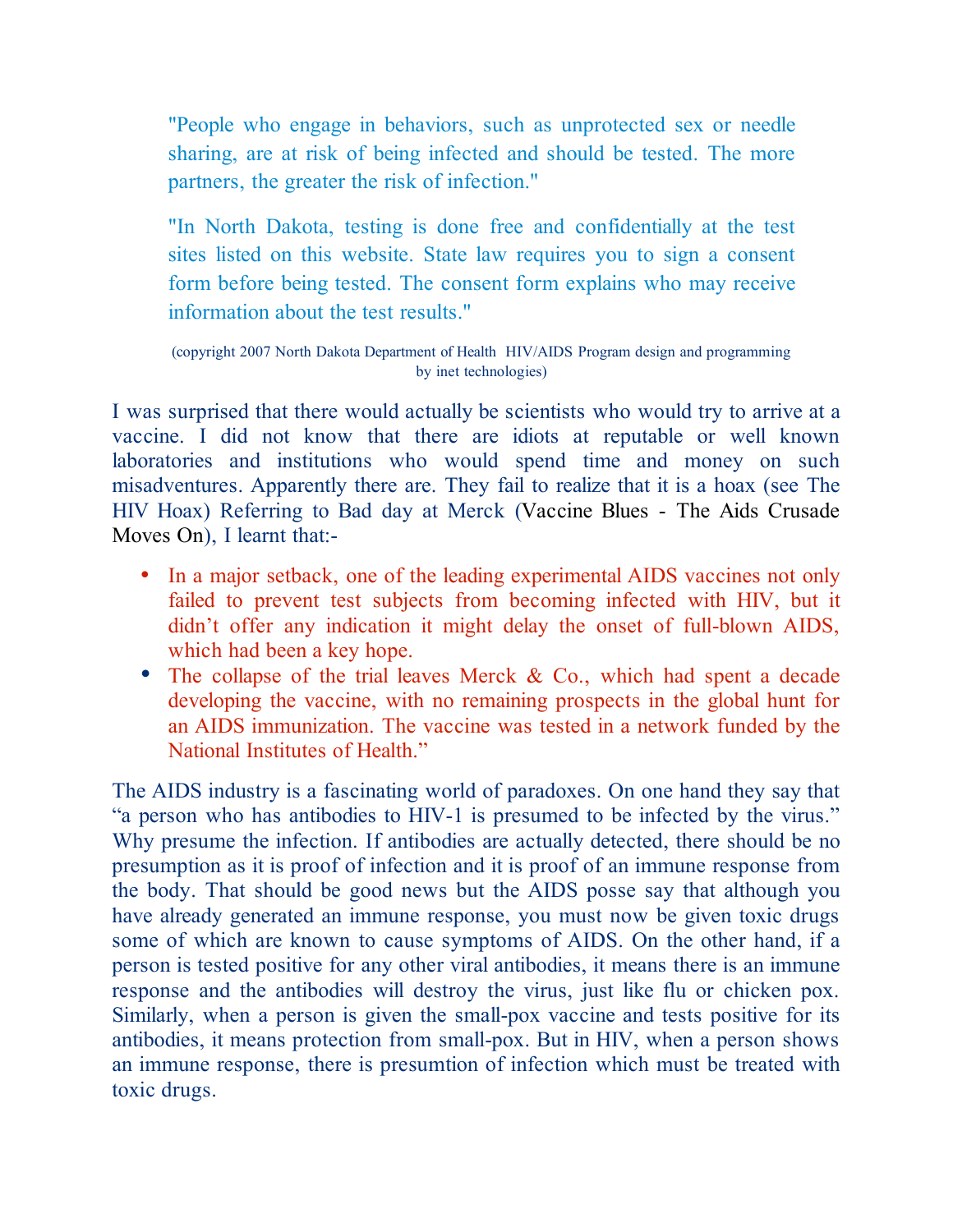The fact is, the AIDS posse does not seem to have come to an agreement on whether the tests are for HIV antibodies or merely for what they claim to be viralspeficic proteins that give so many false positives in a large number of conditions and diseases. And in the midst of this scenario, there are jackasses looking for a vaccine and trying to test it! So, then we get hilarious jokes which are curious new paradoxes as follows,:-

- $\triangleright$  "The purpose of this study is to find out more about how persons respond to HIV-1 infection if they have received an experimental HIV-1 vaccine before they became HIV-infected. It is important to study people who have been given experimental HIV vaccines and who later became HIV-infected for several reasons." (January 2002, ClinicalTrials.gov)
- $\triangleright$  "A person who has antibodies to HIV-1 is presumed to be infected by the virus, except that a person who has participated in an HIV vaccine study may develop antibodies to the vaccine and may or may not be infected with HIV." (Abbot Laboratories, 2006 'Hiv test')

If a person is already given an HIV-1 vaccine, why would he later become infected with HIV-1. Such a person would have been immunized against HIV-1 unless the vaccine itself leads to the infection. The Abbot Laboratories statement that a person who has antibodies to HIV-1 is presumed to be infected by the virus is a cruel joke on the statement above it because the experimental HIV-1 may produce "antibodies" to the HIV-1 but the presumption vanishes because he may or may not be infected with HIV-1 but both confirm that the vaccine does not protect the vaccinated person from HIV infection. INTERESTING RIDDLES INDEED, Liam. But it helps to fool the politicians into providing the funds for futile research.

Liam, perhaps this question might enlighten some people. Why is a person tested positive for HIV antibodies presumed infected and must be treated and not presumed HIV immunized?

May be if we now write a short paper on how the HIV virus tricks the immune systems of HIV vaccinated people, we will get the full support of the AIDS posse and substantial grants to study a fictitious virus that was supposed to be the sole cause of AIDS and targets the white blood cells and eventually impairs the immune system and destroys it and opens it up for opportunistic infections and it is tested with material developed from HIV-infected white blood cells that have been immortal since 1984 but the politicians must never find out that the test kits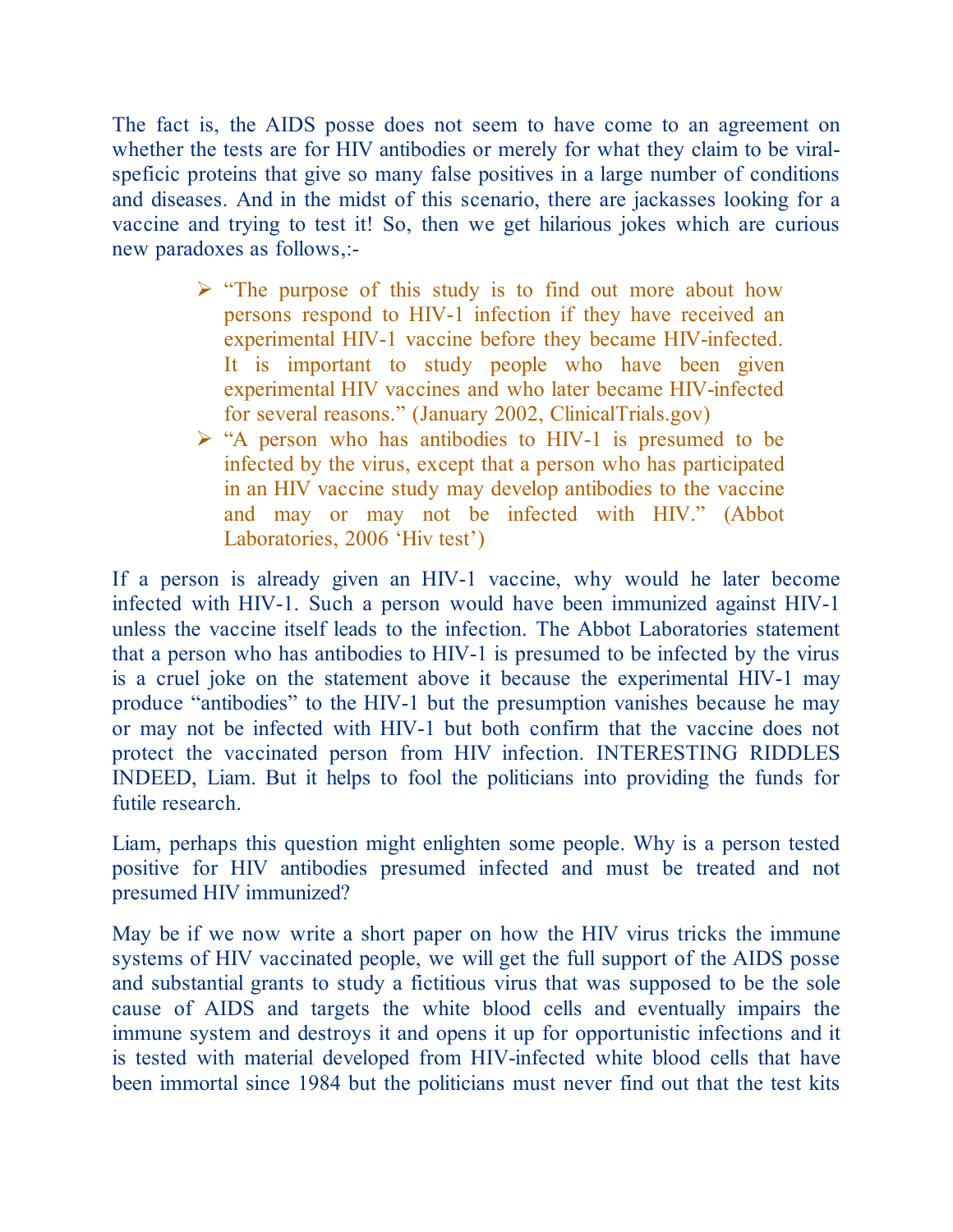carry the disclaimer that they cannot be used to diagnose and treat AIDS because it gives false positives.

Keeping in mind the official medical literature from North Dakota Department of Health HIV/AIDS Program which states that "because the HIV test looks for antibodies, a person who is infected may test negative before testing positive" nobody has explained why it takes an exceptionally long period after infection before antibodies are developed or never developed at all. Why have they not proposed the idea that since Gallo can grow the virus in an immortal line of cells, in some cases it only blocks the formation of antibodies in some people. And that could explain why they get infected with HIV that targets the white blood cells later on. That would keep things going for lot longer while the insurers collect the insurance premium on full-blown AIDS covers.

But the most interesting idea within the context of these statements which is why some people develop the antibodies to the vaccines and get infected with HIV, yet others who do not develop the antibodies do not get the HIV infection. But that would destroy the legitimacy of an industry that depends on HIV as the sole cause of AIDS wherein the virus targets the white blood cells and eventually destroys the immune system which is why doctors must prescribe a toxic medication that precipitates the symptoms of AIDS, more so now that people at Merck have proven that HIV vaccines don't work.

Palamara et al, investigated the effect of glutathione on the replication of human immunodeficiency virus (HIV) in chronically infected macrophages, a known reservoir of the virus in the body [AIDS Res Hum Retroviruses 1996 Nov 1;12(16):1537-41] and found that exogenous GSH strongly suppresses the production of p24 protein. That is an interesting link between glutathione (GSH), an antioxidant enzyme produced in the body and p24. The higher the amount of exogenous GSH the lower the amount of p24 the body will produce. Similarly if the patient gets bioavailable selenium which is essential to the production of glutathione in the body the level of p24 will decline. So, is the p24 part of the body's antioxidant defense mechanism and an indication of low glutathione or is it an antigen that indicates a viral infection or is it an antibody?

There is one more legal issue. When should the treatment for AIDS start? The manufacturers of the medications would like it to start as soon you are tested positive by using test kits which say that they cannot be used to diagnose and treat AIDS. The idea is to impact the bottom line not the health of the person tested positive which may be a false positive anyway. Never mind the offical medical literature which says "People who have HIV can stay healthy for a long time, but, eventually, the immune system is compromised to the degree that the infected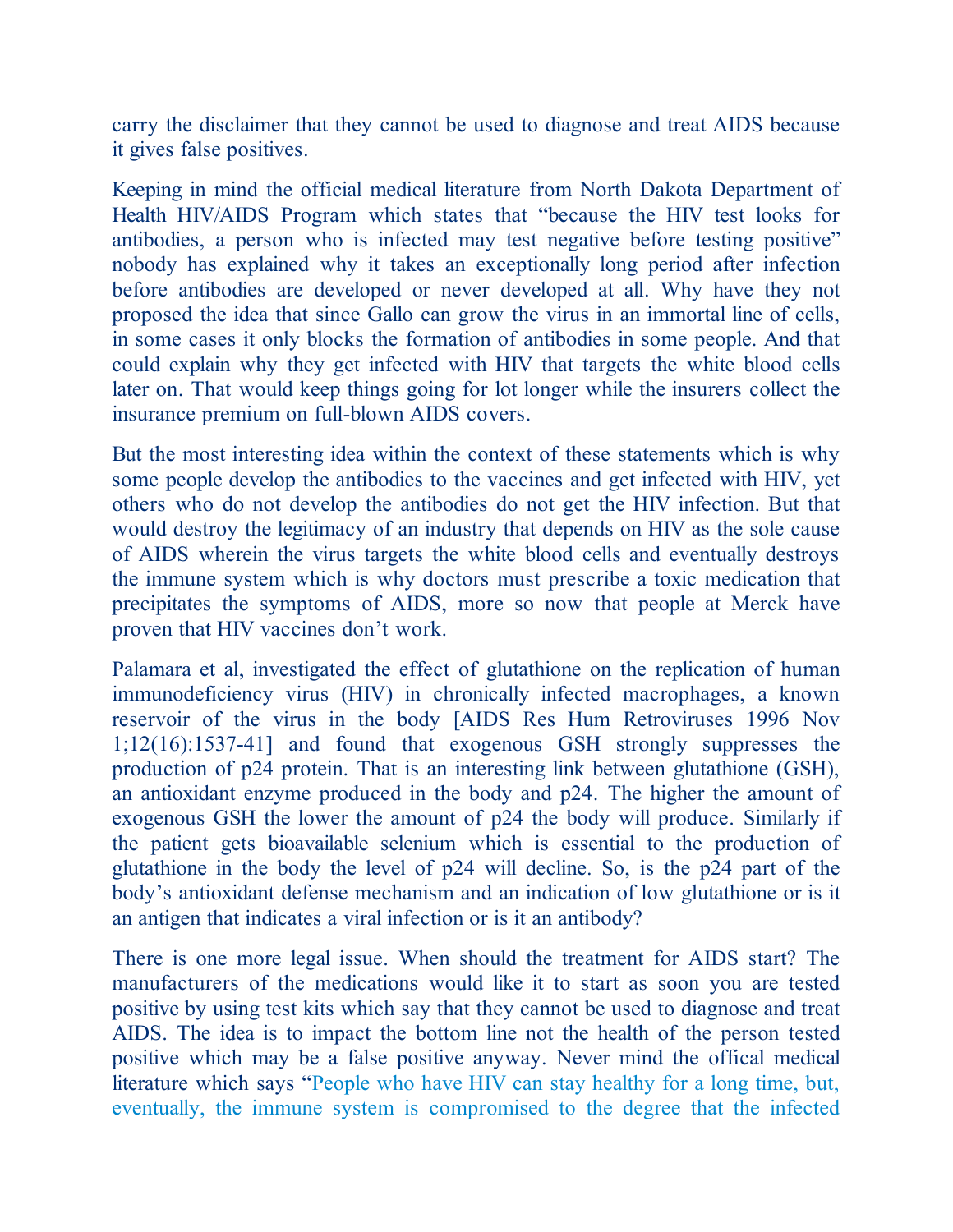person becomes ill. At this point, when HIV-infected people begin to develop illness or disease, they are diagnosed with AIDS (copyright 2007 North Dakota Department of Health HIV/AIDS Program).

So, Liam, when is the official diagnosis – at the point of testing positive or at the point of developing the symptoms of AIDS? This is also a pradoxical question because, as you already know, Liam, at the point of testing, it may be a false positive and at the point of testing positive one may be healthy. Since the toxic medication can cause the symptoms of AIDS in any healthy individual and he is diagnosed with AIDS only when he develops the symptoms which means that we have an issue in public health which is about giving the pharmaceutical benefit at the point of testing positive and impair the health of the person tested positive to the point that we can say he has in fact developed the disease and can be diagnosed with AIDS. This could also give rise to contentions in AIDS insurances.

Now, take a look at the AZT Label (see The AZT Label). This is what the patient never sees, an actual copy of an AZT label. This label has appeared on bottles containing as little as  $25$  milligrams, a small fraction  $(1/20 \text{ to } 1/50)$  of some patients' daily prescribed dose.

"WARNING: RETROVIR (ZIDOVUDINE) [AZT] MAY BE ASSOCIATED WITH HEMATOLOGIC TOXICITY INCLUDING GRANULOCYTOPENIA AND SEVERE ANEMIA PARTICULARLY IN PATIENTS WITH ADVANCED HIV DISEASE (SEE WARNINGS).

PROLONGED USE OF RETROVIR [AZT] HAS BEEN ASSOCIATED WITH SYMPTOMATIC MYOPATHY SIMILAR TO THAT PRODUCED BY HUMAN IMMUNODEFICIENCY VIRUS. RARE OCCURRENCES OF LACTIC ACIDOSIS IN THE ABSENCE OF HYPOXEMIA, AND SEVERE HEPATOMEGALY WITH STEATOSIS HAVE BEEN REPORTED WITH THE USE OF ANTIRETROVIRAL NUCLEOSIDE ANALOGUES, INCLUDING RETROVIR AND ZALCITABINE, AND ARE POTENTIALLY FATAL (SEE WARNINGS)." - from Glaxo Welcome AZT product information.

Glaxo Wellcome puts the following warning in large, bold-faced, capital letters at the start of the section in the 1998 Physician's Desk Reference that describes AZT (brand name Retrovir or Zidovudine):

**"RETROVIR (ZIDOVUDINE) MAY BE ASSOCIATED WITH SEVERE HEMATOLOGIC TOXICITY INCLUDING GRANULOCYTOPENIA AND SEVERE ANEMIA PARTICULARLY IN PATIENTS WITH ADVANCED HIV**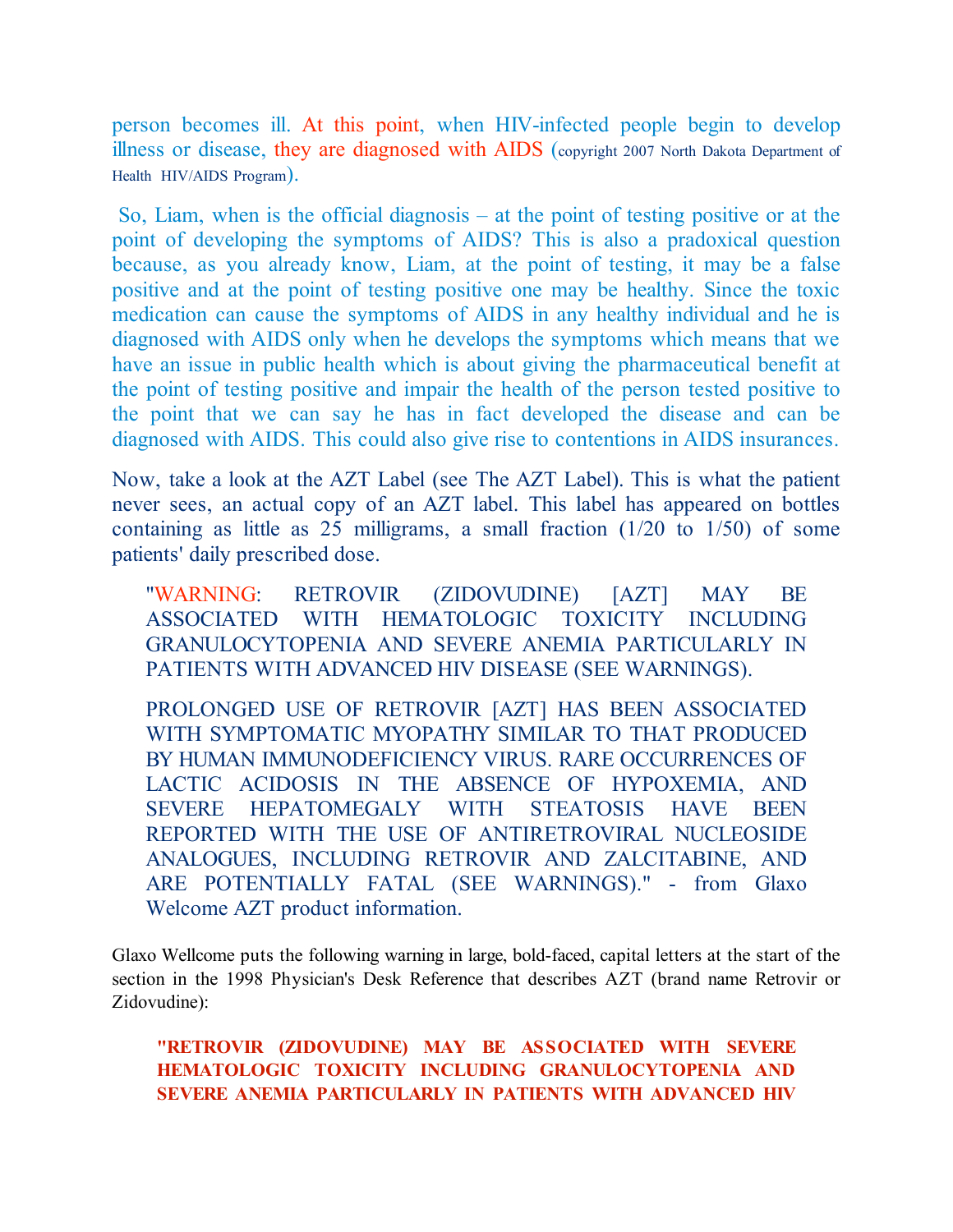## **DISEASE (SEE WARNINGS). PROLONGED USE OF RETROVIR HAS ALSO BEEN ASSOCIATED WITH SYMPTOMATIC MYOPATHY SIMILAR TO THAT PRODUCED BY HUMAN IMMUNODEFICIENCY VIRUS."**

"Granulocytopenia", also called "neutropenia" means that the primary cells of the immune system, neutrophils, have been depleted, along with some other cells, eosinophils and basophils, which are less numerous but still important. This condition can be mild, moderate, or severe. The clinical course of severe neutropenia, as described in the basic pathology textbook, Pathologic Basis of Disease by Robbins (5th Ed.), which is used in most medical schools to study pathology, describes what happens to people with severe neutropenia. The symptoms and signs of neutropenias are those of bacterial infections... Robbins also states, in italics, that "the most severe forms of neutropenias are produced by drugs." In severe agranulocytosis with virtual absence of neutrophils, these infections may become so overwhelming as to cause death within a few days," (Robbins, p 631). This sounds disturbingly similar to a description of AIDS.

So, this is the medication, not the drug to be avoided by AIDS patients! Its use is associated with symptoms similar to that produced by HIV. Dr. Michael Lange, associate chief of infectious diseases at St. Luke's-Roosevelt Hospital in New York and one of the doctors the FDA consulted when evaluating AZT in 1987, says even he sometimes had trouble differentiating between AZT's toxic effects and AIDS itself. An article in the New England Journal of Medicine describes the muscle wasting caused by AZT and compared it to muscle wasting, called "myopathy", presumed to be caused by HIV. Their comments in the abstract are shocking: "We conclude that long-term therapy with Zidovudine can cause a toxic mitochondrial myopathy, which... is indistinguishable from the myopathy associated with primary HIV infection..." So, AZT can cause AIDS and yet 5000 scientists signed a declaration that HIV is the sole cause of AIDS. The AIDS industry is built on paradoxes.

AZT has effects of toxicity in animals and humans. "It produces excruciating headaches; severe nausea; muscular pain; wasting of the muscles; damage to kidneys and nerves; excruciating pains in the legs; encephalitis; severe anemia requiring transfusions to stay alive; lymphoma (cancer); cancer in 49% of cases, versus 2% incidence in non AZT group; liver damage; nail dyschromia (fingernails turn black); insomnia; impotence; dementia; mania; ataxia (failure of muscular coordination); seizures; alopecia (hair falls out). It is a fairly well established fact that AZT was designed to kill the bone marrow. It causes neutropenia or leukopenia (loss of white blood cells) or bone marrow aplasia and bone marrow